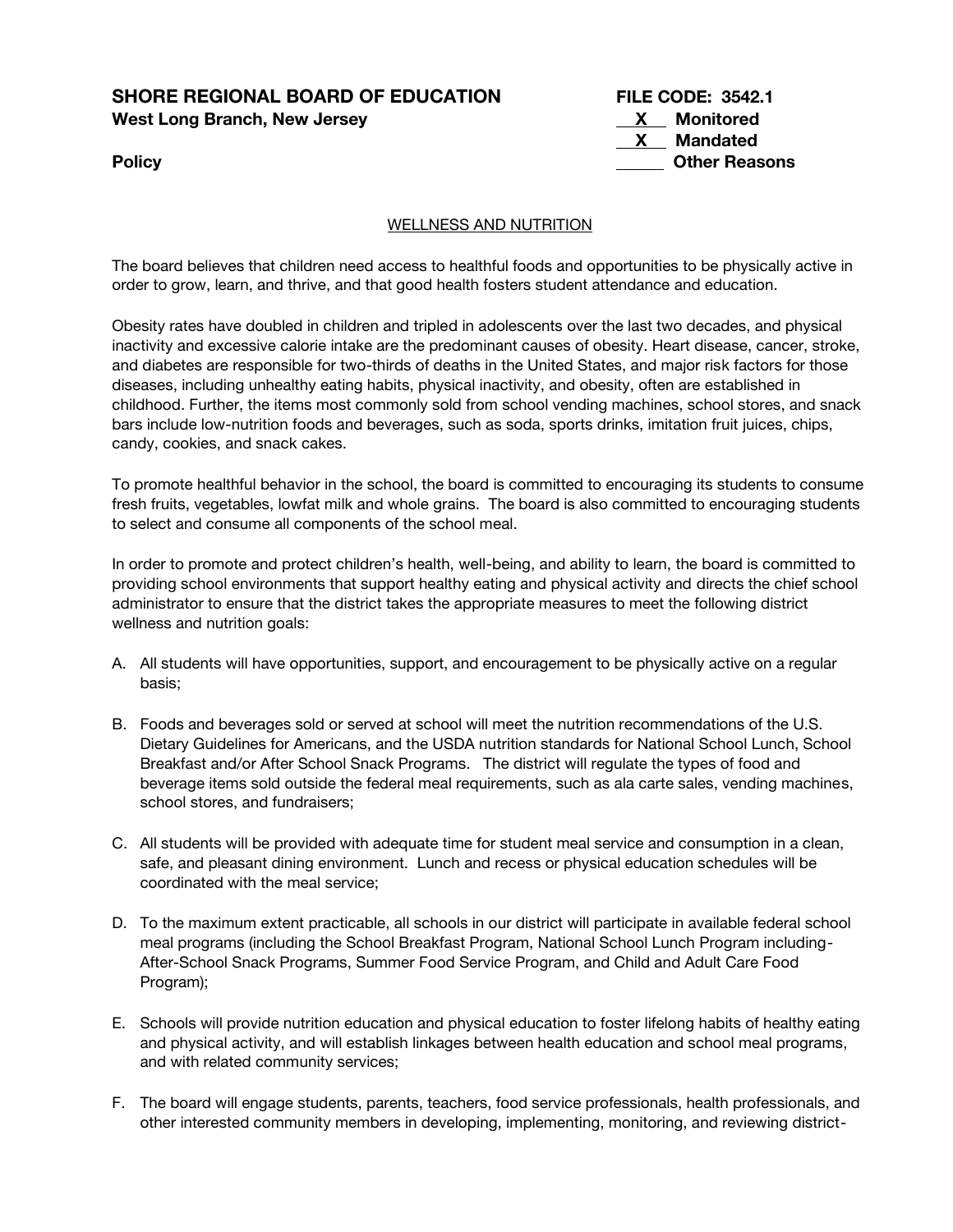wide nutrition and physical activity policies;

G. District efforts to promote healthy nutrition and nutrition education, physical activity and other schoolbased activities that promote student wellness shall be measurable and evidence-based strategies and techniques and shall be implemented in each school.

Foods and beverages available for sale including all snack and beverage items sold anywhere on school property during the school day, items sold in a la carte lines, vending machines, snack bars, school stores and fundraisers or served in the reimbursable After School Snack Program, shall meet the United States Department of Agriculture, Nutrition Standards for All Foods Sold in School, as required by the Healthy Hunger-Free Kids Acts of 2010 (see 3542.1 Wellness and Nutrition, Federal Nutrition Standards for All Foods Sold in School, Summary Chart).

## Committee Review

The chief school administrator or his or her designee shall endeavor to engage parents, students, and representatives of the school food authority, members of the school board, school administrators, teachers, health professionals, and members of the public for the purpose of developing, implementing, monitoring, reviewing, and, as necessary, revising the school nutrition and physical activity initiatives, A committee may be convened to annually review and when necessary recommend revisions to school policies related to wellness and nutrition.

The committee will annually report to the board on the implementation of programs and initiatives related to student wellness and nutrition. The board shall annually review and consider recommendations of the wellness committee.

## Triennial Assessment

The board shall ensure that a triennial (once every three years) assessment of the district wellness and nutrition policy and programs is completed. The recommendations of the committee shall be reviewed and considered as part of the triennial assessment. The assessment shall measure the implementation of the wellness and nutrition policy, and include:

- A. The extent to which each school is in compliance with the school wellness and nutrition policy;
- B. The extent to which the board wellness and nutrition policy compares to the federal and state model school wellness policies; and
- C. A description of the progress made in attaining the goals of the wellness and nutrition policy.

The board shall update or modify the policy and programs as necessary based on the results of triennial assessment.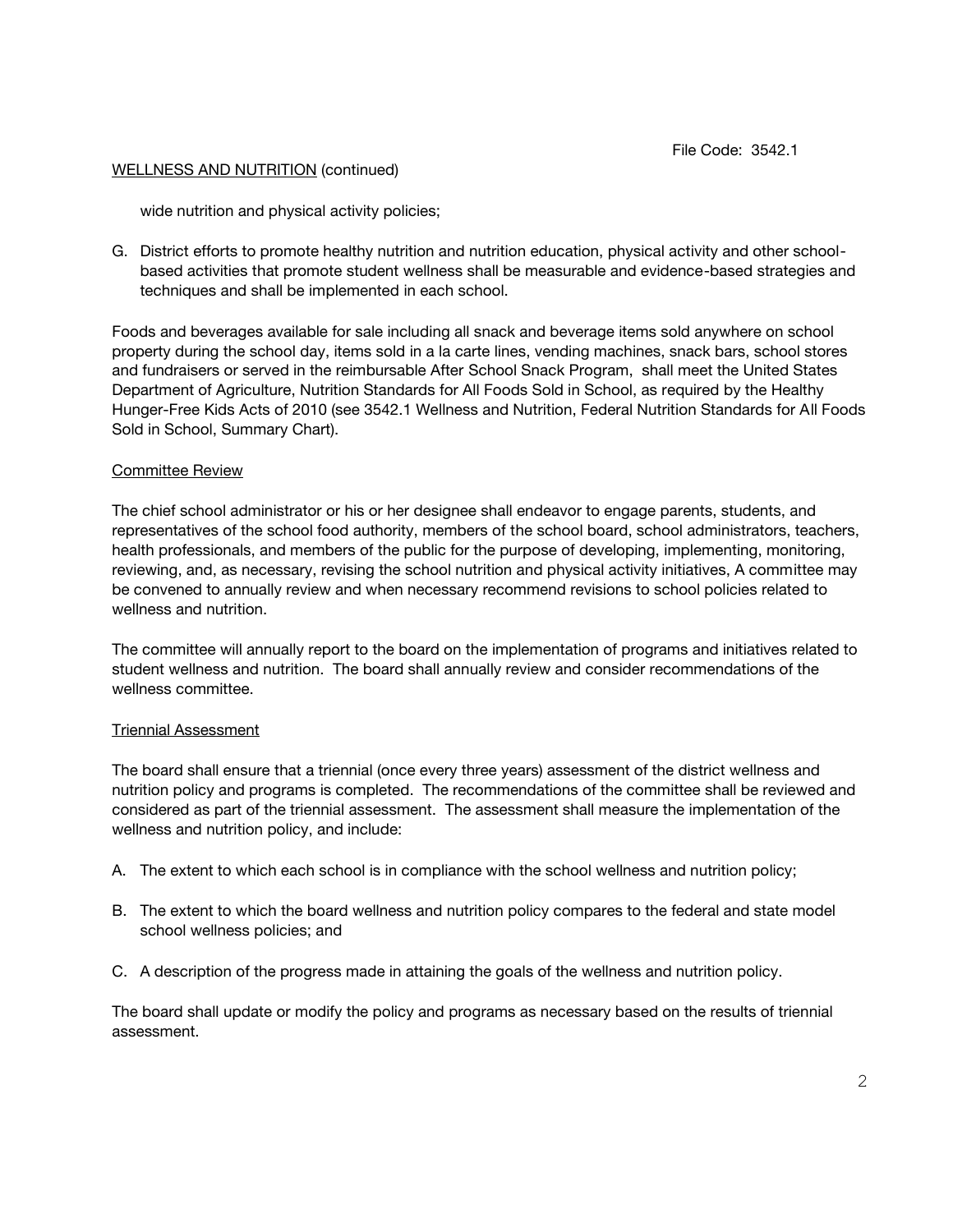### Physical Activity

For students to receive the nationally-recommended amount of daily physical activity (i.e., at least 60 minutes per day) and for students to fully embrace regular physical activity as a personal behavior, the board is committed to providing opportunities for physical activity beyond physical education class. Activities that may be implemented include but shall not be limited to:

- A. Health education will complement and reinforce physical education. Students may be taught selfmanagement skills that promote and help maintain a physically active lifestyle and reduce time spent on sedentary activities, such as watching television;
- B. As initiated and determined by the teacher, opportunities for physical activity may be incorporated into subject area lessons;
- C. Classroom teachers will make an effort to provide short physical activity breaks between lessons or classes, as appropriate;
- D. The daily schedule shall allow for periods of physical activity before or after meal periods and minimum of 20 minutes for recess daily; and
- E. The code of student conduct shall prohibit withholding recess or other periods of physical activity as a consequence or a disciplinary option.

#### Recordkeeping Requirements

The chief school administrator or his or her designee shall maintain records to document compliance with wellness and nutrition policy requirements. These records shall include but are not limited to:

- A. The written wellness and nutrition policy;
- B. Documentation demonstrating compliance with community involvement requirements;
- C. Documentation of the triennial assessment of the wellness and nutrition policy; and
- D. Documentation to demonstrate compliance with the annual public notification requirements.

#### Marketing

The marketing of food or beverages shall only be permitted on the school campus during the school day for foods and beverages that meet the competitive foods requirements.

For purposes of this policy, marketing is defined as advertising and other promotions in schools. Food marketing commonly includes oral, written, or graphic statements made for the purpose of promoting the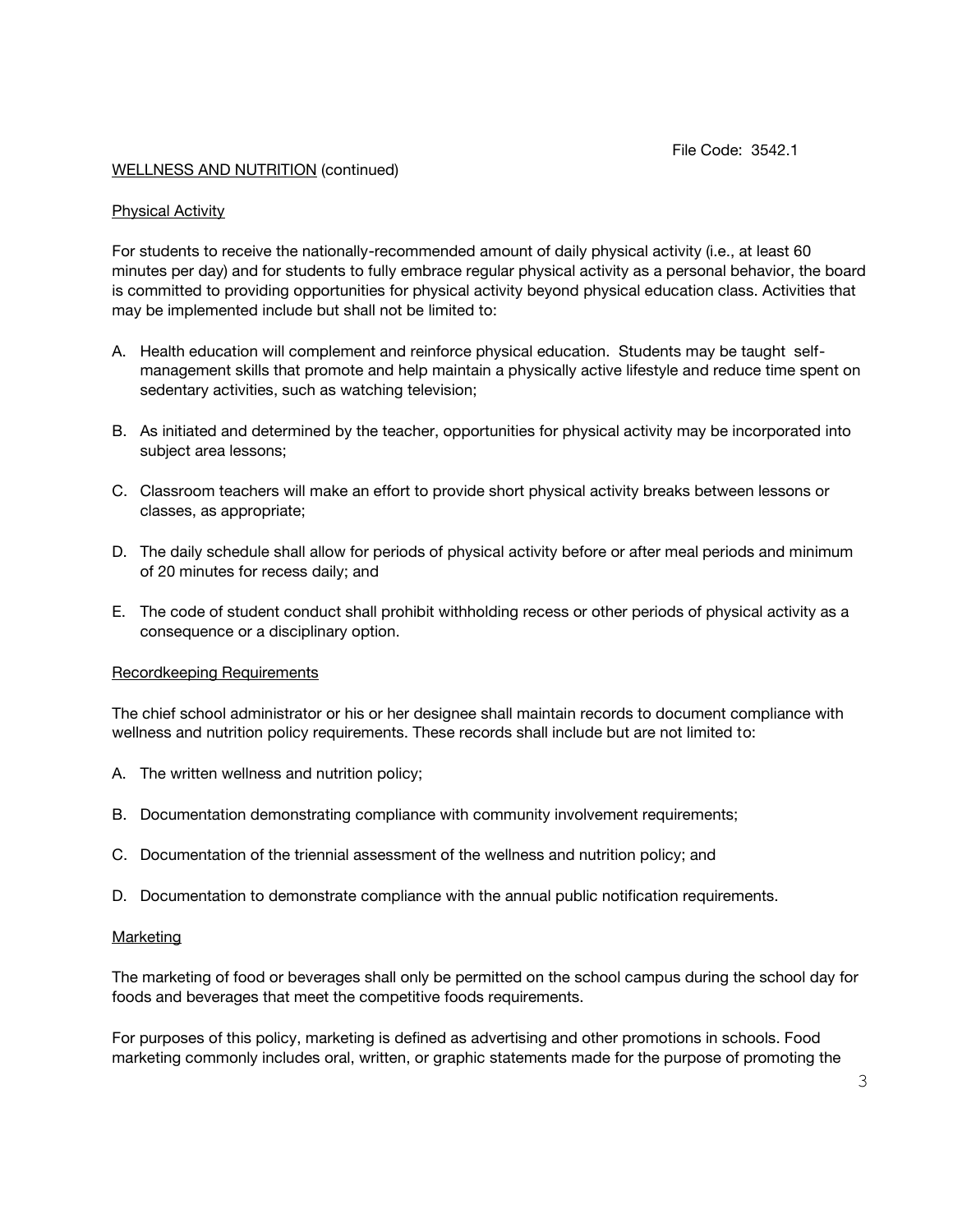sale of a food or beverage product made by the producer, manufacturer, seller, or any other entity with a commercial interest in the product.

The marketing of products on the exterior of vending machines, through posters, menu boards, coolers, trash cans, and other food service equipment, as well as cups used for beverage dispensing are all subject to board policy, and the logos and products marketed in these areas and items are required to meet the competitive foods standards for foods sold in schools. This restriction shall not apply to marketing that occurs at events outside of school hours such as after school sporting or any other events, including school fundraising events.

# General Requirements

The district's curriculum shall incorporate nutrition education and physical activity consistent with the New Jersey Student Learning Standards.

Food and beverages that are not sold such as foods and beverages served during special school celebrations or during curriculum related activities shall be exempt from this policy. However, on such occasions healthy food choices such as fruits, vegetable, fruit juice and water shall be made available to all students participating in such activities.

This policy does not apply to: medically authorized special needs diets pursuant to federal regulations; school nurses using food or beverages during the course of providing health care to individual students; or special needs students who's Individualized Education Program (IEP) indicates their use for behavior modification.

Adequate time shall be allowed for student meal service and consumption. Schools shall provide a pleasant dining environment. The board recommends that physical education or recess be scheduled before lunch whenever possible.

The chief school administrator will specifically address the issue of biosecurity for the school food service. Biosecurity may be part of the plans, procedures and mechanism for school safety.

The board is committed to promoting the nutrition policy with all food service personnel, teachers, nurses, coaches and other school administrative staff so they have the skills they need to implement this policy and promote healthy eating practices. The board will work toward expanding awareness about this policy among students, parents, teachers and the community at large.

The chief school administrator shall develop regulations consistent with this policy, including a process for measuring the effectiveness of its implementation, and designating personnel within each school with operational responsibility for ensuring the school is complying with the policy.

The chief school administrator shall ensure that the public is informed about the content of the wellness and nutrition policy. The wellness and nutrition policy and any updates to the policy shall be made available to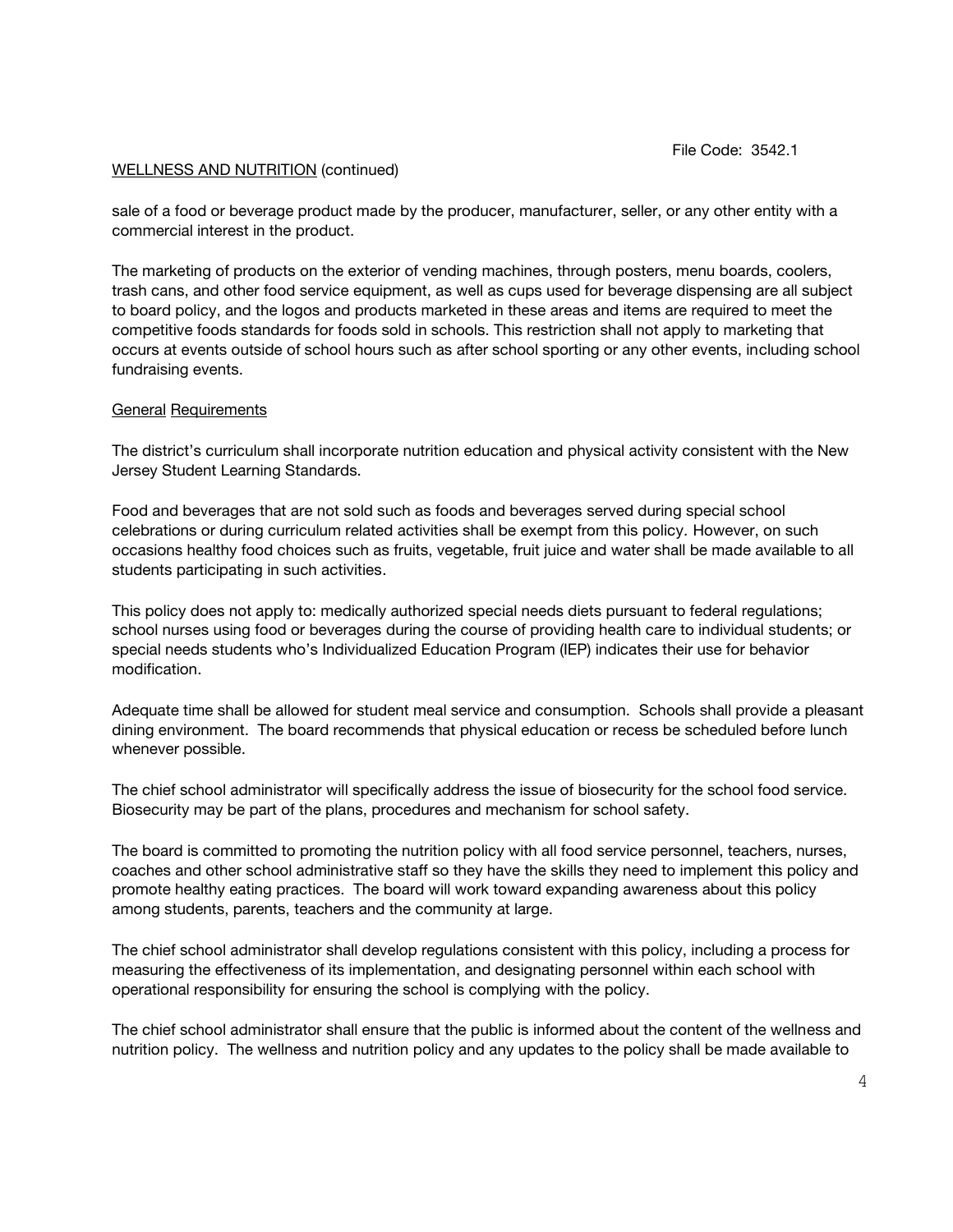File Code: 3542.1

# WELLNESS AND NUTRITION (continued)

the public on an annual basis. The policy may be posted on the school website and/or at locations deemed appropriate by the chief school administrator.

| Adopted:             | July 26, 2012               |
|----------------------|-----------------------------|
| NJSBA Review/Update: | Sept 22, 2014, Sept 2016    |
| Readopted:           | Nov. 20, 2014, Feb 23, 2017 |

# Key Words

School Lunch, Food Service, Nutrition, Wellness,

| Legal References: N.J.S.A. 18A:111 |                                   | General mandatory powers and duties                                              |
|------------------------------------|-----------------------------------|----------------------------------------------------------------------------------|
|                                    | N.J.S.A. 18A:18A-4.1 f.,h.        | Use of competitive contracting in lieu of public bidding;<br>boards of education |
|                                    | N.J.S.A. 18A:18A-5                | Exceptions to requirement for advertising                                        |
|                                    | See particularly:                 |                                                                                  |
|                                    | N.J.S.A. 18A:18A-5a(6)            |                                                                                  |
|                                    | N.J.S.A. 18A:18A6                 | Standards for purchase of fresh milk; penalties; rules and<br>regulations        |
|                                    | N.J.S.A. 18A:333                  |                                                                                  |
| through 5 Cafeterias for pupils    |                                   |                                                                                  |
|                                    | N.J.S.A. 18A:339                  |                                                                                  |
|                                    | through 14                        | Findings, declarations relative to school breakfast<br>programs                  |
|                                    | See particularly:                 |                                                                                  |
|                                    | N.J.S.A. 18A:33-10                |                                                                                  |
|                                    | N.J.S.A. 18A:33-15<br>through -19 | <b>Improved Nutrition and Activity Act (IMPACT Act)</b>                          |
|                                    | N.J.S.A. 18A:5420                 | Powers of board (county vocational schools)                                      |
|                                    | N.J.S.A. 18A:587.1                |                                                                                  |
|                                    | through 7.2                       | School lunch program                                                             |
|                                    | N.J.A.C. 2:36-1.1 et seq.         | <b>Child Nutrition Programs</b>                                                  |
|                                    | See particularly:                 |                                                                                  |
|                                    | N.J.A.C. 2:36-1.7                 | Local school nutrition policy                                                    |
|                                    | N.J.A.C. 6A:16-5.1(b)             | School safety plans                                                              |
|                                    | N.J.A.C. 6A:23A-1 et seq.         | Fiscal accountability, efficiency and budgeting procedures                       |
|                                    | See particularly:                 |                                                                                  |
|                                    | <u>N.J.A.C.</u> 6A:23A-16.5       | Supplies and equipment                                                           |
|                                    | N.J.A.C. 6A:30-1.1et seq.         | Evaluation of the Performance of School Districts                                |
|                                    |                                   |                                                                                  |

Sec. 204 at the Federal Child Nutrition and WIC Reauthorization Act of 2004 (P.L. 108- 265)